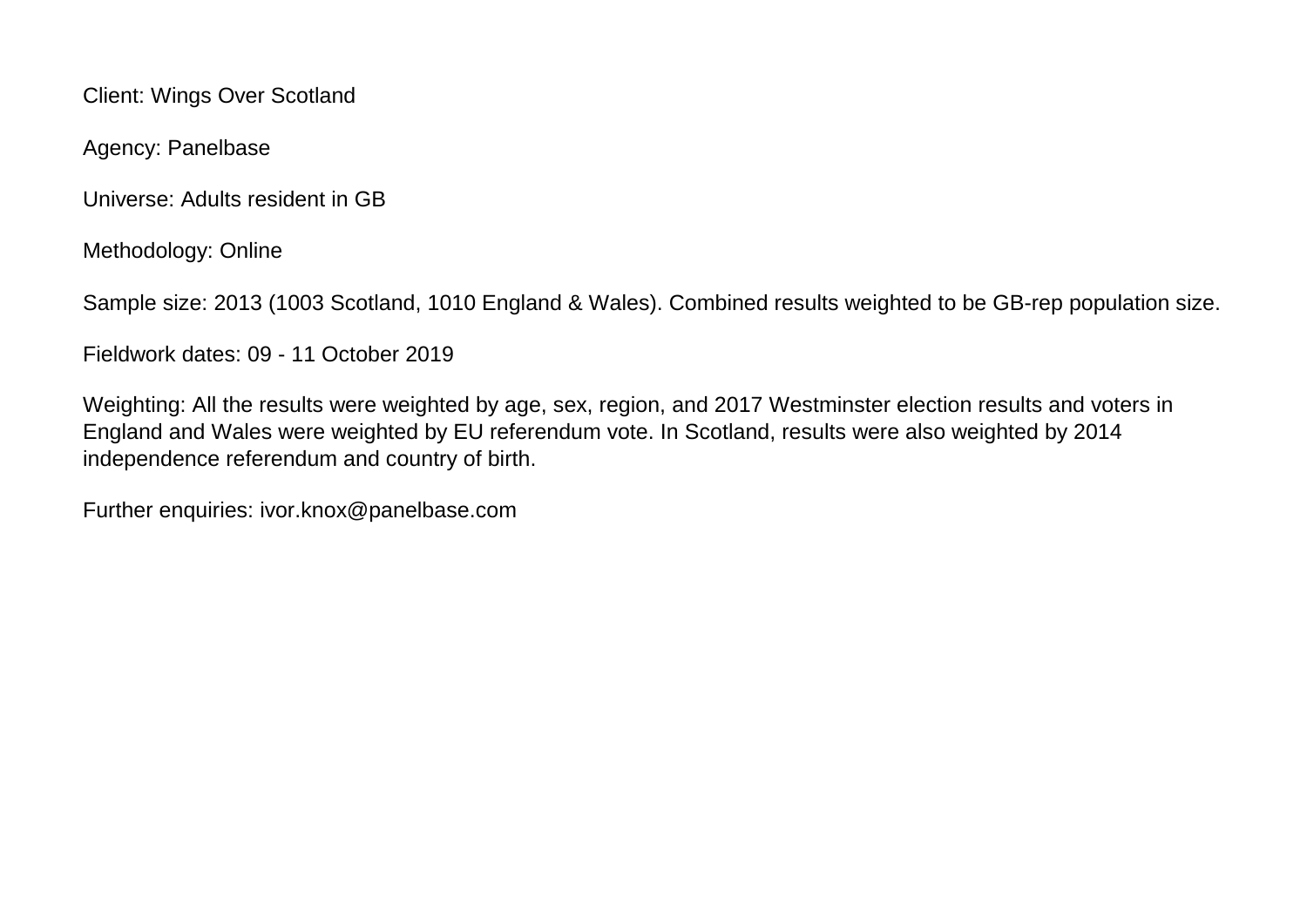| Base: 1,003 Scottish Residents                                                                                           |                                                                                                     | Total                         | Gender X Age          |                             |                 |                          |                   |                 | <b>SEG</b><br>2017 Westminster |                        |                 |                  |                       | 2014 Independence<br>Referendum |                 |                                 | 2016 Holyrood         |                        |                      |             | 2016 EU Referendum |                  |                 |                  |
|--------------------------------------------------------------------------------------------------------------------------|-----------------------------------------------------------------------------------------------------|-------------------------------|-----------------------|-----------------------------|-----------------|--------------------------|-------------------|-----------------|--------------------------------|------------------------|-----------------|------------------|-----------------------|---------------------------------|-----------------|---------------------------------|-----------------------|------------------------|----------------------|-------------|--------------------|------------------|-----------------|------------------|
|                                                                                                                          |                                                                                                     |                               | 34                    | 1ale x 16. Male x 35<br>54  | Male ><br>$55+$ | Female x<br>16-34        | Female x<br>35-54 | Female<br>$55+$ | ABC1                           | C <sub>2</sub> DE      | CON             | LAB              | LIB DEM               | SNP                             | Yes             | I voted I voted I did not<br>No | vote                  | CON                    | LAB                  | LIB DEM     | SNP                | Remain           | Leave           | Did not<br>vote  |
| Total                                                                                                                    |                                                                                                     | 1003<br>(1003                 | 148<br>(156)          | 159<br>(126)                | 175<br>(184)    | 149<br>(162)             | 168<br>(176)      | 203<br>(196)    | 583<br>(572)                   | 420<br>(431)           | 244<br>(176)    | 231<br>(175)     | 58<br>(54)            | 314<br>(406)                    | 395<br>(485)    | 488<br>(398)                    | 120<br>(120)          | 214<br>(162)           | 183<br>(144)         | 49<br>(46)  | 337<br>(421)       | 571<br>(585)     | 314<br>(296)    | 118<br>(122)     |
| Q16. Which of these do you consider the<br><b>Base: All respondents</b><br>MOST important?                               |                                                                                                     | 1003<br>(1003)                | 148<br>(156)          | 159<br>(126)                | 175<br>(184)    | 149<br>(162)             | 168<br>(176)      | 203<br>(196)    | 583<br>(572)                   | 420<br>(431)           | 244<br>(176)    | 231<br>(175)     | 58<br>(54)            | 314<br>(406)                    | 395<br>(485)    | 488<br>(398)                    | 120<br>(120)          | 214<br>(162)           | 183<br>(144)         | 49<br>(46)  | 337<br>(421)       | 571<br>(585)     | 314<br>(296)    | 118<br>(122)     |
|                                                                                                                          | Getting Brexit done                                                                                 | 35                            |                       |                             | 71              |                          |                   |                 | 182                            | 17                     | 125             | 77               |                       |                                 | 150             | 170                             |                       | gg                     | 6 <sup>c</sup>       | 16          | 105                | 111              | 20 <sup>c</sup> | 32               |
|                                                                                                                          | Keeping the four nations of the UK together                                                         | 35%<br>35                     | 29%<br>-53            | 31%<br>-59                  | 40%<br>66       | 30%<br>4 <sub>1</sub>    | 35%<br>-59        | 42%             | 31%<br>-222                    | 40%<br>13              | 51%<br>114      | 33%<br>115       | 31%<br>-31            | 28%                             | 38%<br>45       | 35%<br>279                      | 27%<br>-31            | 46%<br>111             | 38%<br>8             | 33%<br>-23  | 31%<br>$\Delta$    | 19%<br>240       | 67%<br>87       | 27%<br>29        |
|                                                                                                                          | don't want either of those things                                                                   | 36%<br>29 <sub>0</sub><br>29% | 36%<br>35%            | 37%<br>32%                  | 38%<br>22%      | 31%<br>39%               | 35%               | 36%<br>22%      | 38%<br>179<br>31%              | 32%<br>11<br>27%       | 47%<br>20/      | 50%<br>17%       | 54%<br>15%            | 14%<br>181<br>58%               | 11%<br>200      | 57%<br>80/                      | 27%<br>46%            | 52%<br>20/6            | 46%<br>16%           | 55%<br>110/ | 14%<br>184<br>55%  | 42%<br>219       | 28%<br>6%       | 24%<br>48%       |
| Q17. "In matters of potential major                                                                                      | <b>Base: All respondents</b>                                                                        | 1003                          | 148                   | 159                         | 175             | 149                      | 30%<br>168        | 203             | 583                            | 420                    | 244             | 231              | 58                    | 314                             | 51%<br>395      | 488                             | 120                   | 214                    | 183                  | 49          | 337                | 38%<br>571       | 314             | 118              |
| permanent change such as Brexit there                                                                                    |                                                                                                     | (1003)                        | (156)                 | (126)                       | (184)           | (162)                    | (176)             | (196)           | (572)                          | (431)                  | (176)           | (175)            | (54)                  | (406)                           | (485)           | (398)                           | (120)                 | (162)                  | (144)                | (46)        | (421)              | (585)            | (296)           | (122)            |
| should be an upper age limit of 70 on<br>voting, because people who won't have                                           | broadly agree with the proposal                                                                     | 34<br>34%                     | 60%                   | 38%                         | 24<br>14%       | 52%                      | 31%               | 20%             | 221<br>38%                     | 12<br>29%              | 50<br>21%       | 87<br>38%        | $\overline{2}$<br>42% | 11<br>38%                       | 151<br>38%      | 138<br>28%                      | 45%                   | 52<br>24%              | 34%                  | 16<br>33%   | 118<br>35%         | 218<br>38%       | 23%             | 52<br>44%        |
| to live with the consequences of a vote<br>shouldn't dictate the outcome to those                                        | broadly disagree with the proposal                                                                  | 66                            | 59                    | 98                          | 151             | -72                      | 117               | 163             | 363                            | 29                     | 194             | 144              | 34                    | 196                             | 244             | 350                             | 6                     | 162                    | 12                   | 33          | 219                | 352              | 242             | 67               |
| who will."                                                                                                               |                                                                                                     | 66%                           | 40%                   | 62%                         | 86%             | 48%                      | 69%               | 80%             | 62%                            | 71%                    | 79%             | 62%              | 58%                   | 62%                             | 62%             | 72%                             | 55%                   | 76%                    | 66%                  | 67%         | 65%                | 62%              | 77%             | 56%              |
| Q18. "In matters of potential major                                                                                      | Base: All respondents                                                                               | 1003                          | 148                   | 159                         | 175             | 149                      | 168               | 203             | 583                            | 420                    | 244             | 231              | 58                    | 314                             | 395             | 488                             | 120                   | 214                    | 183                  | 49          | 337                | 571              | 314             | 118              |
| permanent change such as Brexit there<br>should have to be a majority of the vote                                        | I broadly agree with the proposal                                                                   | (1003)<br>63                  | (156)<br>102          | (126)<br>102                | (184)<br>87     | (162)<br>116             | (176)<br>102      | (196)<br>122    | (572)<br>379                   | (431)<br>25            | (176)<br>77     | (175)<br>160     | (54)<br>-38           | (406)<br>257                    | (485)<br>306    | (398)<br>249                    | (120)                 | (162)<br>75            | (144)<br>117         | (46)<br>28  | (421)<br>269       | (585)<br>429     | (296)<br>132    | (122)<br>70      |
| in each of the four nations of the UK<br>separately, as well as in the UK as a                                           |                                                                                                     | 63%                           | 69%                   | 64%                         | 49%             | 78%                      | 60%               | 60%             | 65%                            | 60%                    | 32%             | 69%              | 66%                   | 82%                             | 77%             | 51%                             | 63%                   | 35%                    | 64%                  | 57%         | 80%                | 75%              | 42%             | 59%              |
| whole, in order for the change to take<br>place.                                                                         | broadly disagree with the proposal                                                                  | 37<br>37%                     | 46<br>31%             | -57<br>36%                  | 89<br>51%       | -33<br>22%               | 66<br>40%         | -8<br>40%       | 204<br>35%                     | 169<br>40%             | 167<br>68%      | 71<br>31%        | 20<br>34%             | -5<br>18%                       | 89<br>23%       | 239<br>49%                      | $\mathbf{A}$<br>37%   | 139<br>65%             | -6<br>36%            | 21<br>43%   | -68<br>20%         | 142<br>25%       | 182<br>58%      | 49<br>41%        |
| O19. If there were to be a new                                                                                           | <b>Base: All respondents</b>                                                                        | 1003                          | 148                   | 159                         | 175             | 149                      | 168               | 203             | 583                            | 420                    | 244             | 231              | 58                    | 314                             | 395             | 488                             | 120                   | 214                    | 183                  | 49          | 337                | 571              | 314             | 118              |
| referendum on Brexit, do you believe the<br>result would be respected by Parliament? Yes                                 |                                                                                                     | (1003)<br>29                  | (156)                 | (126)                       | (184)<br>57     | (162)                    | (176)             | (196)           | (572)<br>199                   | (431)                  | (176)<br>65     | (175)<br>8C      | (54)                  | (406)                           | (485)<br>121    | (398)<br>150                    | (120)                 | (162)<br>60            | (144)<br>$7^{\circ}$ | (46)<br>22  | (421)<br>103       | (585)<br>217     | (296)<br>-59    | (122)<br>18      |
|                                                                                                                          |                                                                                                     | 29%<br>37                     | 33%                   | 31%<br>-51                  | 33%<br>68       | 29%<br>54                | 26%               | 25%             | 34%<br>201                     | 23%<br>17              | 27%<br>116      | 35%<br>82        | 51%                   | 31%<br>10                       | 31%<br>146      | 31%<br>190                      | 19%                   | <b>28%</b><br>108      | 39%<br>-5            | 44%         | 30%<br>119         | 38%<br>168       | 19%<br>165      | 15%<br>42        |
|                                                                                                                          |                                                                                                     | 37%                           | 34%                   | 32%                         | 39%             | 36%                      | 44%<br>50         | 38%             | 34%                            | 42%                    | 47%             | 36%              | 16%                   | 35%                             | 37%             | 39%                             | 33%<br>5              | 50%                    | 31%                  | 26%<br>15   | 35%                | 29%              | 53%             | 36%<br>58        |
|                                                                                                                          | Don't know                                                                                          | 33 <sup>o</sup><br>33%        | 33%                   | 36%                         | 50<br>28%       | -52<br>35%               | 30%               | 37%             | 184<br>31%                     | 150<br>36%             | 63<br>26%       | 69<br>30%        | 33%                   | 107<br>34%                      | 127<br>32%      | 148<br>30%                      | 48%                   | 46<br>21%              | - 55<br>30%          | 30%         | 115<br>34%         | 185<br>32%       | 90<br>29%       | 49%              |
| O20. If there were to be a new                                                                                           | <b>Base: All respondents</b>                                                                        | 1003                          | 148                   | 159                         | 175             | 149                      | 168               | 203             | 583                            | 420                    | 244             | 231              | 58                    | 314                             | 395             | 488                             | 120                   | 214                    | 183                  | 49          | 337                | 571              | 314             | 118              |
| referendum on Brexit, which of these<br>options do you think should be on the                                            | lemaining in the EU                                                                                 | (1003)<br>58                  | (156)                 | (126)<br>10                 | (184)           | (162)<br>10 <sup>5</sup> | (176)<br>10       | (196)<br>10     | (572)<br>37                    | (431)<br>21            | (176)<br>81     | (175)<br>141     | (54)                  | (406)<br>229                    | (485)<br>241    | (398)<br>26                     | (120)                 | (162)                  | (144)<br>10          | (46)        | (421)<br>23!       | (585)<br>46      | (296)           | (122)            |
| ballot paper?                                                                                                            | eaving immediately without a deal                                                                   | 58%<br>37                     | 60%                   | 63%                         | 48%             | 69%                      | 64%               | 50%             | 64%<br>216                     | 50%<br>16              | 33%<br>153      | 61%<br>51        | 65%                   | 73%                             | 61%<br>135      | 54%<br>215                      | 68%                   | 36%<br>125             | 58%                  | 64%         | 70%<br>104         | 81%<br>144       | 16%<br>203      | 60%<br>31        |
|                                                                                                                          |                                                                                                     | 38%<br>35                     | 27%<br>4 <sub>1</sub> | 48%                         | 45%<br>66       | 26%<br>51                | 42%               | 36%<br>63       | 37%<br>217                     | 39%<br>13(             | 63%<br>77       | 26%<br>86        | 44%<br>$\overline{2}$ | 29%<br>11                       | 34%<br>132      | 44%<br>176                      | 24%<br>$\overline{4}$ | 59%<br>68              | 27%<br>6             | 46%         | 31%<br>121         | 25%<br>211       | 65%<br>100      | 26%<br>41        |
|                                                                                                                          | Leaving with a new deal, to be negotiated in advance<br>y a new government after a general election | 35%                           | 32%                   | 44%                         | 38%             | 34%                      | 33%               | 30%             | 37%                            | 32%                    | 31%             | 37%              | 38%                   | 36%                             | 33%             | 36%                             | 37%                   | 32%                    | 36%                  | 26%         | 36%                | 37%              | 32%             | 35%              |
|                                                                                                                          | Leaving with the deal agreed by the UK and EU in 2018                                               | 27<br>27%                     | 5<br>34%              | -51<br>32%                  | 31<br>18%       | 30%                      | $\Lambda$<br>26%  | <b>25%</b>      | 168<br>29%                     | 10 <sub>4</sub><br>25% | 57<br>23%       | 80<br>35%        | 40%                   | 230                             | 105<br>27%      | 137<br>28%                      | 25%                   | 53<br>25%              | 35%                  | 34%         | -79<br>23%         | 158<br>28%       | 87<br>28%       | 28<br>24%        |
| Q20b. Regardless of how you answered<br>the last question, do you think there<br>should be a new referendum on Brexit?   | <b>Base: All respondents</b>                                                                        | 1003<br>(1003)                | 148<br>(156)          | 159<br>(126)                | 175<br>(184)    | 149<br>(162)             | 168<br>(176)      | 203<br>(196)    | 583<br>(572)                   | 420<br>(431)           | 244<br>(176)    | 231<br>(175)     | 58<br>(54)            | 314<br>(406)                    | 395<br>(485)    | 488<br>(398)                    | 120<br>(120)          | 214<br>(162)           | 183<br>(144)         | 49<br>(46)  | 337<br>(421)       | 571<br>(585)     | 314<br>(296)    | 118<br>(122)     |
|                                                                                                                          | 'es                                                                                                 | 50                            |                       |                             | 75              |                          |                   |                 | 337                            | 16                     |                 | 123              |                       | 21                              | 241             | 210                             |                       | -63                    |                      |             | 226                | 417              | 44              | 41               |
|                                                                                                                          |                                                                                                     | 50%<br>38                     | 62%<br>4 <sub>4</sub> | 55%                         | 43%<br>-92      | 60%                      | 45%               | 40%<br>47%      | 58%<br>19                      | 39%<br>19              | 24%<br>175      | 53%<br>83        | 69%                   | 69%<br>24%                      | 51%<br>121      | 43%<br>23                       | 43%                   | 29%<br>14 <sup>3</sup> | 51%                  | 58%<br>34%  | 67%<br>-85         | 73%<br>100       | 14%<br>251      | 35%<br>36        |
|                                                                                                                          | Oon't know                                                                                          | 39%<br>11 <sub>4</sub><br>11% | 30%<br>11<br>8%       | 37%<br>1 <sup>5</sup><br>8% | 52%<br>5%       | 20%<br>20%               | 40%<br>25<br>15%  | 13%             | 34%<br>51<br>9%                | 46%<br>15%             | 72%<br>11<br>5% | 36%<br>25<br>11% | 22%<br>8%             | 8%                              | 31%<br>33<br>8% | 48%<br>45<br>9%                 | 28%<br>29%            | 67%<br>4%              | 39%<br>10%           |             | 25%<br>26<br>8%    | 18%<br>-53<br>9% | 80%<br>6%       | 30%<br>42<br>35% |
|                                                                                                                          |                                                                                                     | 1003                          | 148                   | 159                         | 175             | 149                      | 168               | 203             | 583                            | 420                    | 244             | 231              | 58                    |                                 | 395             | 488                             | 120                   | 214                    |                      | 49          | 337                |                  | 314             | 118              |
| Q21. Which of these facts do you think<br>people should be able to change on their<br>birth certificate if they want to? | <b>Base: All respondents</b>                                                                        | (1003)                        | (156)                 | (126)                       | (184)           | (162)                    | (176)             | (196)           | (572)                          | (431)                  | (176)           | (175)            | (54)                  | 314<br>(406)                    | (485)           | (398)                           | (120)                 | (162)                  | 183<br>(144)         | (46)        | (421)              | 571<br>(585)     | (296)           | (122)            |
|                                                                                                                          |                                                                                                     | 25 <sup>2</sup><br>25%        | 54<br>37%             | 24%                         | 23<br>13%       | 63<br>42%                | 39<br>23%         | 17%             | 146<br>25%                     | 105<br>25%             | 27<br>11%       | 65<br>28%        | 18<br>30%             | 27%                             | 108<br>27%      | 99<br>20%                       | 36%                   | 30<br>14%              | 52<br>28%            | 13<br>27%   | 83<br>25%          | 167<br>29%       | 44<br>14%       | 40<br>33%        |
|                                                                                                                          | lame of parents                                                                                     | $\mathbf{g}$                  | 23                    |                             |                 | 2 <sup>5</sup>           | 15                |                 | 47                             | $\overline{a}$         | 13              | 23               |                       | 30                              | 47              | 28                              | 1                     | 13                     | 1!                   |             | 26                 | 47               | 25              | 14               |
|                                                                                                                          | Date of birth                                                                                       | 9%<br>$\mathbf{A}$            | 16%<br>1 <sup>t</sup> | 10%                         | 2%              | 16%<br>16                | 9%                | 3%              | 8%<br>32                       | 9%<br>11               | 5%              | 10%<br>11        | 7%                    | 9%<br>10                        | 12%<br>21       | 6%<br>14                        | 9%                    | 6%                     | 8%<br>1 <sup>1</sup> | 6%          | 8%                 | 8%<br>25         | 8%<br>11        | 12%              |
|                                                                                                                          |                                                                                                     | 4%                            | 10%                   | 2%                          | 2%              | 11%<br>11                | 1%                | 2%              | 5%<br>$\mathcal{L}$            | 3%                     | 2%              | 5%               | 11%                   | 3%                              | 5%<br>19        | 3%<br>12                        | 6%                    | 2%                     | 5%                   | 13%         | 3%                 | 4%<br>18         | 3%              | 6%               |
|                                                                                                                          | lace of birth                                                                                       | 3%                            | 7%                    | 10/                         | 3%              | 7%                       | 3%                | 1%              | 4%                             | 3%                     | 3%              | 3%               | 6%                    | 3%                              | 5%              | 3%                              | 3%                    | 3%                     | 2%                   | 10%         | 2%                 | 3%               | 11<br>4%        | 4%               |
|                                                                                                                          | Vone of the above                                                                                   | 69<br>69%                     |                       | 110                         | 151             |                          | 121               | 166             | 404<br>69%                     | 29<br>70%              | 202<br>83%      | 148              |                       | 219                             | 261             | 367<br>75%                      | 69                    | 172                    | 11<br>64%            |             | 243<br>72%         | 376              | 252             | 69               |
|                                                                                                                          |                                                                                                     |                               | 48%                   | 69%                         | 86%             | 52%                      | 72%               | 82%             |                                |                        |                 | 64%              | 62%                   | 70%                             | 66%             |                                 | 57%                   | 80%                    |                      | 64%         |                    | 66%              | 80%             | 59%              |